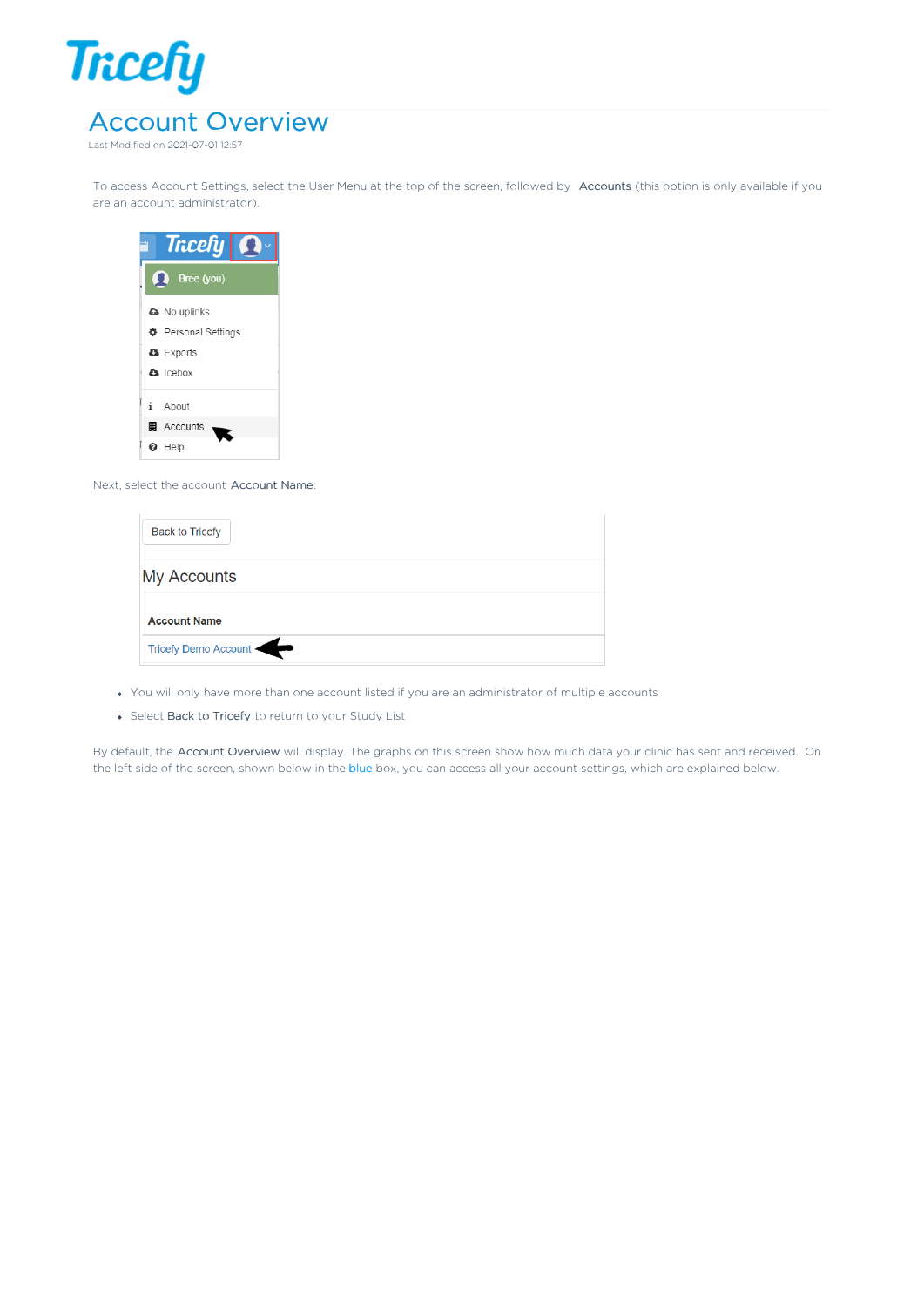



- Account Settings: Adjust how long your patient's landing pages stay active, and implement password rules for additional security
- Members and Privileges: View, delete, invite, and grant administrative permissions to account members
- User Identifiers: View operators and physicians
- Automation Setup: Create automatic processes, such as automatic labeling, automatic patient sharing, or automatic routing
- Inbound HL7 Messages: Configuring integration with your EMR (using the HL7 Uplink)
- Worklist: Worklist integration (beta only)
- Uplinks: View, install, and monitor Uplinks
- Statuses: Create, edit, and delete statuses
- Local Study Routes: Local routing configuration between multiple images devices
- Image Branding: Create and position where your clinic's logo is displayed on landing pages and emails
- Message Branding: Customize the messaging on patient landing pages, patientfacing emails and text messages
- Invoices: View payment information
- Business Agreements: View the Business Agreement (account-level agreement) and